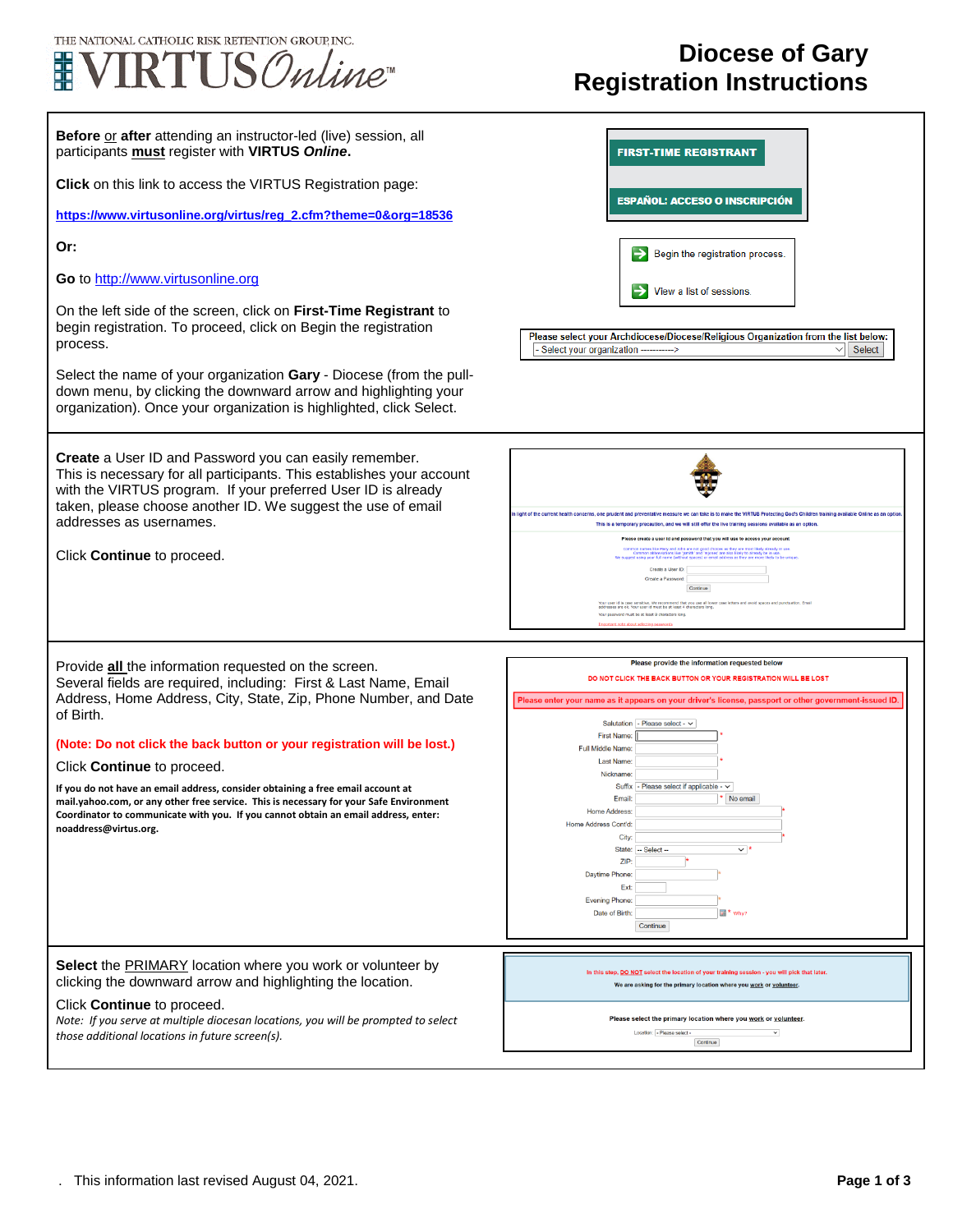

## **Diocese of Gary Registration Instructions**

| Select the role(s) that you serve within the Diocese of Gary and/or<br>parish/school. (Use descriptions supplied, to help determine<br>appropriate role(s) to select.)       | Please select the primary location where you work or volunteer.<br>Location: [All Saints (Hammond)<br>$\overline{\mathsf{v}}$<br>ohers) who are employed (full time and part time) by and work directly for parishes and so                                                                                                                                                                                                                                                                                                                                                                                                                                                                                                                                                                                                                                                                                                                                                                                                                                             |
|------------------------------------------------------------------------------------------------------------------------------------------------------------------------------|-------------------------------------------------------------------------------------------------------------------------------------------------------------------------------------------------------------------------------------------------------------------------------------------------------------------------------------------------------------------------------------------------------------------------------------------------------------------------------------------------------------------------------------------------------------------------------------------------------------------------------------------------------------------------------------------------------------------------------------------------------------------------------------------------------------------------------------------------------------------------------------------------------------------------------------------------------------------------------------------------------------------------------------------------------------------------|
| Please check all roles that apply.                                                                                                                                           |                                                                                                                                                                                                                                                                                                                                                                                                                                                                                                                                                                                                                                                                                                                                                                                                                                                                                                                                                                                                                                                                         |
| Click Continue to proceed.                                                                                                                                                   | .<br>Ious order or discesse priest in ective or supply ministry (including 'retired' priests who continue to celebrate the c<br>Un a nontion to he arrunot oblides<br>acon in active or supply ministry (including 'relired' deacons who continue to celebrate the occasional Mass, wedding, baptism, etc.) since<br>Candidate for ordinatio<br>eminarians, candidates for the seminary, and candidates for the diaconate who are over the age of 18. Also includes, those men who are in their<br>ty Formation program to become a Deacon.<br>schers and principals in diocesan and parish elementary and high sch<br><b>Please select any additional roles you perform at this location</b><br>Catechiat<br>1 Coach<br>A nerson who coaches an athletic team in an elementary or high school, whether paid or vo<br>rator of an alamantary or high school for the Catholic Schools of the Diocese of Ga<br>If you have a title please enter it below.<br>If you do not have a title, please briefly describe what you do.<br>Title or Position of Service:<br>Contrue |
| Your selected location(s) are displayed on the screen.                                                                                                                       | You have chosen following locations and roles:                                                                                                                                                                                                                                                                                                                                                                                                                                                                                                                                                                                                                                                                                                                                                                                                                                                                                                                                                                                                                          |
| Select YES, if you need to add secondary/additional locations.                                                                                                               | <b>All Saints (Hammond)</b>                                                                                                                                                                                                                                                                                                                                                                                                                                                                                                                                                                                                                                                                                                                                                                                                                                                                                                                                                                                                                                             |
| (Follow instructions in previous step to select additional locations.)<br>Otherwise, if your list of locations is complete, select NO.                                       | • Volunteer √                                                                                                                                                                                                                                                                                                                                                                                                                                                                                                                                                                                                                                                                                                                                                                                                                                                                                                                                                                                                                                                           |
|                                                                                                                                                                              | Are you associated with any other locations?                                                                                                                                                                                                                                                                                                                                                                                                                                                                                                                                                                                                                                                                                                                                                                                                                                                                                                                                                                                                                            |
|                                                                                                                                                                              | <b>Yes</b><br><b>No</b>                                                                                                                                                                                                                                                                                                                                                                                                                                                                                                                                                                                                                                                                                                                                                                                                                                                                                                                                                                                                                                                 |
|                                                                                                                                                                              |                                                                                                                                                                                                                                                                                                                                                                                                                                                                                                                                                                                                                                                                                                                                                                                                                                                                                                                                                                                                                                                                         |
|                                                                                                                                                                              |                                                                                                                                                                                                                                                                                                                                                                                                                                                                                                                                                                                                                                                                                                                                                                                                                                                                                                                                                                                                                                                                         |
| Please answer the four questions.                                                                                                                                            | Are you a parent or guardian of a child under 18?<br>O Yes<br>$\bigcirc$ No                                                                                                                                                                                                                                                                                                                                                                                                                                                                                                                                                                                                                                                                                                                                                                                                                                                                                                                                                                                             |
| Click Continue to proceed.                                                                                                                                                   | Do you interact with, work with or come into contact with minors of this archdiocese/diocese/religious organization<br>$\cup$ Yes<br>$\bigcirc$ No                                                                                                                                                                                                                                                                                                                                                                                                                                                                                                                                                                                                                                                                                                                                                                                                                                                                                                                      |
|                                                                                                                                                                              | Do you interact with, work with or come into contact with vulnerable adults of this archdiocese/diocese<br>$O$ Yes<br>$\bigcirc$ No                                                                                                                                                                                                                                                                                                                                                                                                                                                                                                                                                                                                                                                                                                                                                                                                                                                                                                                                     |
|                                                                                                                                                                              | Do you manage, supervise or oversee employees or volunteers on behalf of this archdiocese/diocese/r<br>$O$ Yes<br>$\bigcirc$ No                                                                                                                                                                                                                                                                                                                                                                                                                                                                                                                                                                                                                                                                                                                                                                                                                                                                                                                                         |
|                                                                                                                                                                              | Continue                                                                                                                                                                                                                                                                                                                                                                                                                                                                                                                                                                                                                                                                                                                                                                                                                                                                                                                                                                                                                                                                |
| Please review the following and respond:                                                                                                                                     |                                                                                                                                                                                                                                                                                                                                                                                                                                                                                                                                                                                                                                                                                                                                                                                                                                                                                                                                                                                                                                                                         |
|                                                                                                                                                                              | <b>Diocese of Gary, IN</b>                                                                                                                                                                                                                                                                                                                                                                                                                                                                                                                                                                                                                                                                                                                                                                                                                                                                                                                                                                                                                                              |
| Code of Conduct for the Diocese of Gary                                                                                                                                      | Practical Guidelines for a Safe Environment for our Youth                                                                                                                                                                                                                                                                                                                                                                                                                                                                                                                                                                                                                                                                                                                                                                                                                                                                                                                                                                                                               |
| To proceed, please Confirm by clicking on: "I have downloaded,<br>read, and understand these guidelines" and enter your full name and<br>today's date.<br>Click on Continue. | PDI<br>Practical Guidelines for a Safe Environment for our Youth<br>I have downloaded, read, and understand these<br>guidelines.                                                                                                                                                                                                                                                                                                                                                                                                                                                                                                                                                                                                                                                                                                                                                                                                                                                                                                                                        |
|                                                                                                                                                                              | Please provide an electronic signature to confirm you have read the above<br>documents:<br>Full Name (first, middle and last)*<br>(John D. Smith)<br>Today's Date*<br>(mm/dd/yyyy)<br>Continue                                                                                                                                                                                                                                                                                                                                                                                                                                                                                                                                                                                                                                                                                                                                                                                                                                                                          |
| If you have not attended a VIRTUS Protecting God's Children                                                                                                                  |                                                                                                                                                                                                                                                                                                                                                                                                                                                                                                                                                                                                                                                                                                                                                                                                                                                                                                                                                                                                                                                                         |
| session, choose NO.                                                                                                                                                          | Have you already attended a VIRTUS Protecting God's Children Session?                                                                                                                                                                                                                                                                                                                                                                                                                                                                                                                                                                                                                                                                                                                                                                                                                                                                                                                                                                                                   |
| Otherwise, choose YES.                                                                                                                                                       | <b>YES</b><br><b>NO</b>                                                                                                                                                                                                                                                                                                                                                                                                                                                                                                                                                                                                                                                                                                                                                                                                                                                                                                                                                                                                                                                 |
|                                                                                                                                                                              |                                                                                                                                                                                                                                                                                                                                                                                                                                                                                                                                                                                                                                                                                                                                                                                                                                                                                                                                                                                                                                                                         |